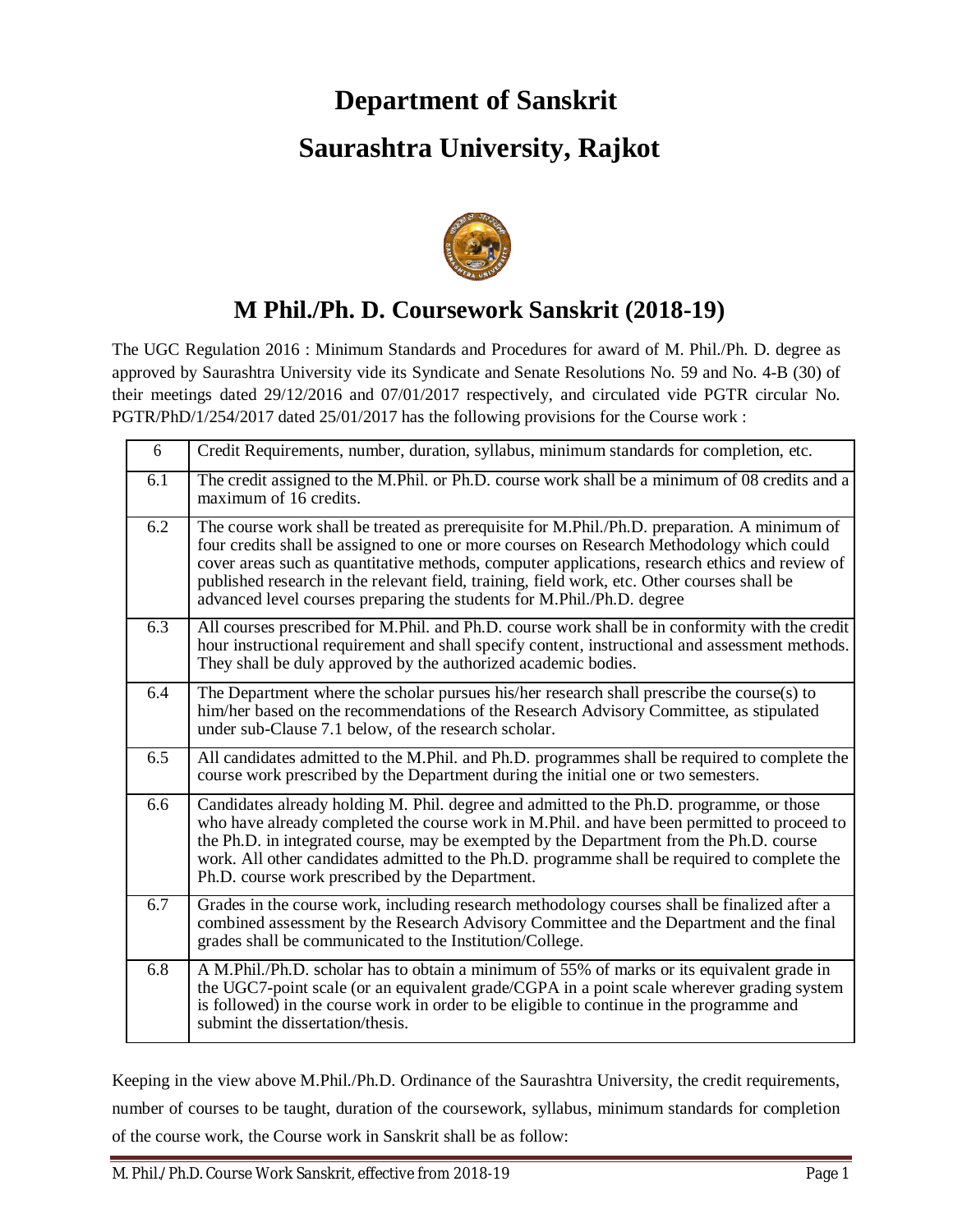#### **1.0 Duration and Credit for Coursework in Sanskrit :**

- 1. Duration of Coursework shall be of one semester
- 2. It is effective from academic year 2018-19
- 3. The Coursework shall be of 8 credits total. It shall consist of two papers each of 4 credits and having 100 marks each.

| Course | Title                                         | Credit | <b>Marks</b> |
|--------|-----------------------------------------------|--------|--------------|
| Code   |                                               |        |              |
| $C-1$  | <b>Research Methodology</b>                   |        |              |
| $C-2$  | <b>Textual Criticism and Critical Edition</b> |        |              |

#### **2.0 Credit hours requirement, Instructional and assessment methods:**

- 2.1 Teaching work per credit is of 4 hrs per week with one semester having 15 teaching weeks, thus a 4 credit-course shall involve in aggregate 60 hrs of teaching (including lectures, seminars and presentations) per semester.
- 2.2 Minimum of 75% attendance is required in the coursework.

#### 2.3 Assessment method:

| Paper Code                                                                     |              | Mode of Assessment       | <b>Marks</b> | Time             |  |  |
|--------------------------------------------------------------------------------|--------------|--------------------------|--------------|------------------|--|--|
|                                                                                | $\mathbf{1}$ | Semester end Examination | 50           | $90 \text{ min}$ |  |  |
| $C-1$                                                                          | 11           | Review of Literature     | 20           |                  |  |  |
|                                                                                | 111          | Assignment               | 15           |                  |  |  |
|                                                                                | 1V           | Presentation             | 15           |                  |  |  |
|                                                                                | $\mathbf{1}$ | Semester end Examination | 50           | $90 \text{ min}$ |  |  |
| $C-2$                                                                          | 11           | Review of Research work  | 20           |                  |  |  |
|                                                                                | .<br>111     | Assignment               | 15           |                  |  |  |
|                                                                                | 1V           | Presentation             | 15           |                  |  |  |
| Note:<br>(i) Semester end examination shall be of MCQ type                     |              |                          |              |                  |  |  |
| (ii) Review of literature and research must contain minimum 3000 words         |              |                          |              |                  |  |  |
| references pertaining to literary work and m.Phil/Ph. D. Dissertation/ thesis  |              |                          |              |                  |  |  |
| allotted to the students.                                                      |              |                          |              |                  |  |  |
| (iii) Topics for Assignments and Presentations shall be from respective papers |              |                          |              |                  |  |  |
| i.e. $C-1$ and $C-2$ .                                                         |              |                          |              |                  |  |  |

#### **3.0 Minimum standards for completion of the course work:**

M.Phil./Ph.D. scholar has to obtain minimum 55% marks for successful passing of course work and being eligible to continue in the m.Phil./Ph.D. programme to submit the m.Phil./Ph.D. Dissertation/ thesis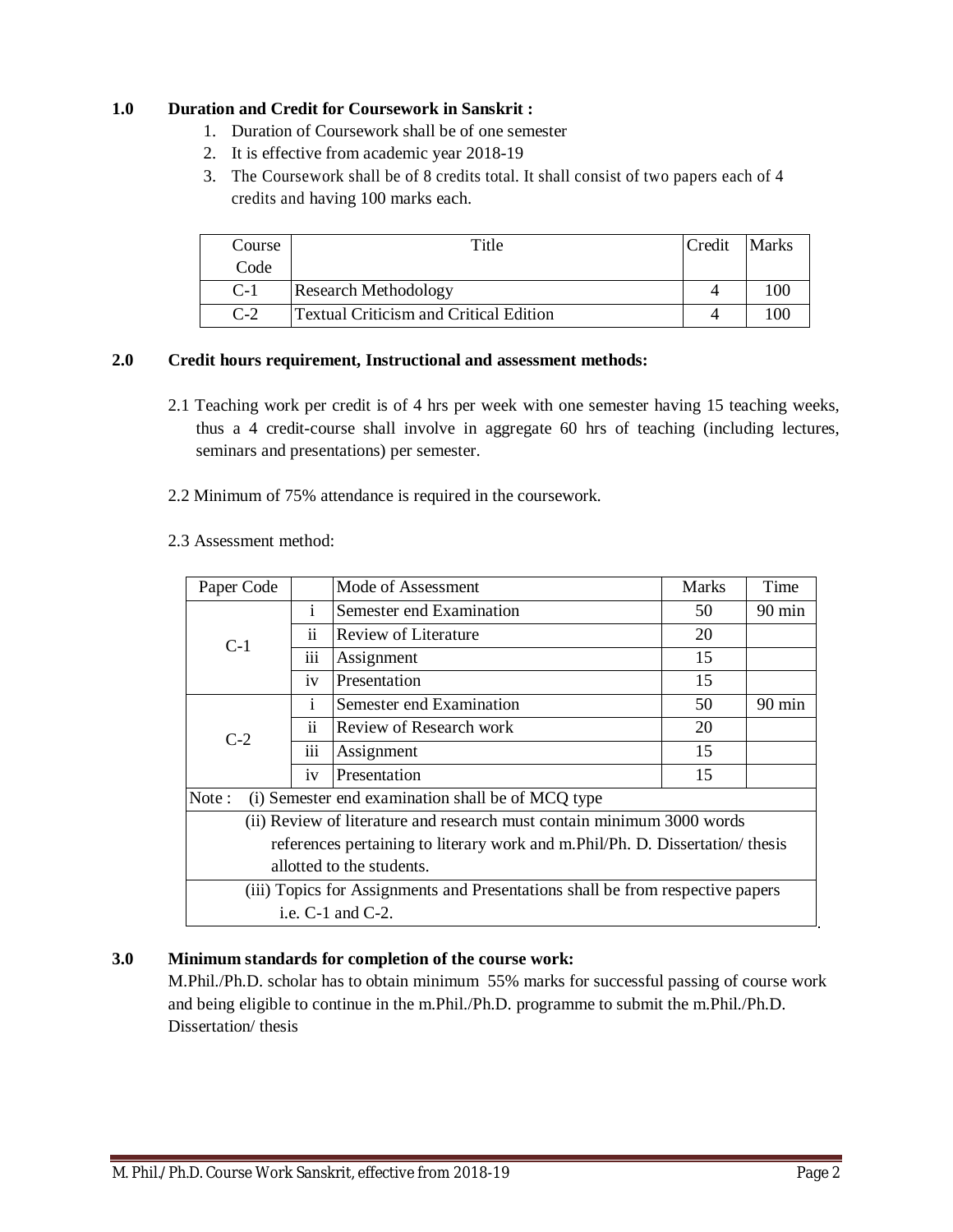### **4.0 Syllabus:**

| <b>C-1 Research Methodology</b> |                                                                                              |  |
|---------------------------------|----------------------------------------------------------------------------------------------|--|
| Sr.                             | Contents of the course                                                                       |  |
| 1                               | संशोधन : अर्थ, प्रकार, स्वरूप और उद्देश्य                                                    |  |
| $\overline{2}$                  | शोधनिबन्धलेखन : विषयचयन, स्वरूप और लेख्यप्रक्रिया, शोधनिबन्ध प्रकार, सन्दर्भग्रन्थ-          |  |
|                                 | सूचीकरण                                                                                      |  |
| $\overline{3}$                  | काव्य और शास्त्रों के विविध प्रकारों में पीएच.डी. के शोधनिबन्धों का समीक्षण और मूल्यांकन     |  |
| 4                               | संशोधन कार्य में कम्प्यूटर का विनियोग, इ-बुक्स, इ-जनर्ल्स, इ-विश्वज्ञानसंग्रहकोश, एप्स       |  |
|                                 |                                                                                              |  |
|                                 | Reference Books:                                                                             |  |
| 1                               | Indian Textual Criticism, Dr. S. M. Katre                                                    |  |
| $\overline{c}$                  | संस्कृत शोध पारिजात, सत्यव्रत शर्मा, ईस्टर्न बुक लिंकर्स, दिल्ही, २०१२                       |  |
| 3                               | शोध पद्धति, डॉ. रामगोपाल सिंह, शान्ति प्रकाशन, रोहतक, २०११                                   |  |
| $\overline{4}$                  | शोधस्वरूपम्, डॉ. अनिलकुमार झा, हंसा प्रकाशन, जयपुर                                           |  |
| 5                               | मदन मोहन झा द्वारा निर्मित विविध एप्स                                                        |  |
| 6                               | સાહિત્યની સંશોધન પદ્ધતિનાં મૂળતત્ત્વો, પ્રા. સી. વી. મહેતા, પાર્શ્વ પ્રકાશન, અમદાવાદ, ૧૯૯૫   |  |
| 7                               | સંશોધન પ્રવિધિ, પ્રા.સી.વી.મહેતા,  પાર્શ્વ પબ્લિકેશન, અમદાવાદ, ૧૯૯૮                          |  |
| $8\,$                           | સાહિત્ય સંશોધનની પદ્ધતિઓ, ચં. પૂ. વ્યાસ, યુનિવર્સિટી ગ્રન્થ નિર્માણ બોર્ડ, અમદાવાદ, ૧૯૮૧     |  |
| 9                               | સંસ્કૃત અધ્યાપન-સંશોધનની શાસ્ત્રીય પદ્ધતિઓ, જયેન્દ્ર દવે, સંસ્કૃત સાહિત્ય અકાદમી, ગાંધીનગર,  |  |
|                                 | २०००                                                                                         |  |
| 10                              | સંશોધનની શાસ્ત્રીય પદ્ધતિનાં મૂળતત્ત્વો, પ્રા. સી.વી.મહેતા, પાર્શ્વ પબ્લિકેશન, અમદાવાદ, ૨૦૧૨ |  |
| 11                              | સંશોધનશાસ્ત્ર, પ્રા.સી.વી.મહેતા, પાર્શ્વ પબ્લિકેશન, અમદાવાદ, ૨૦૧૨                            |  |